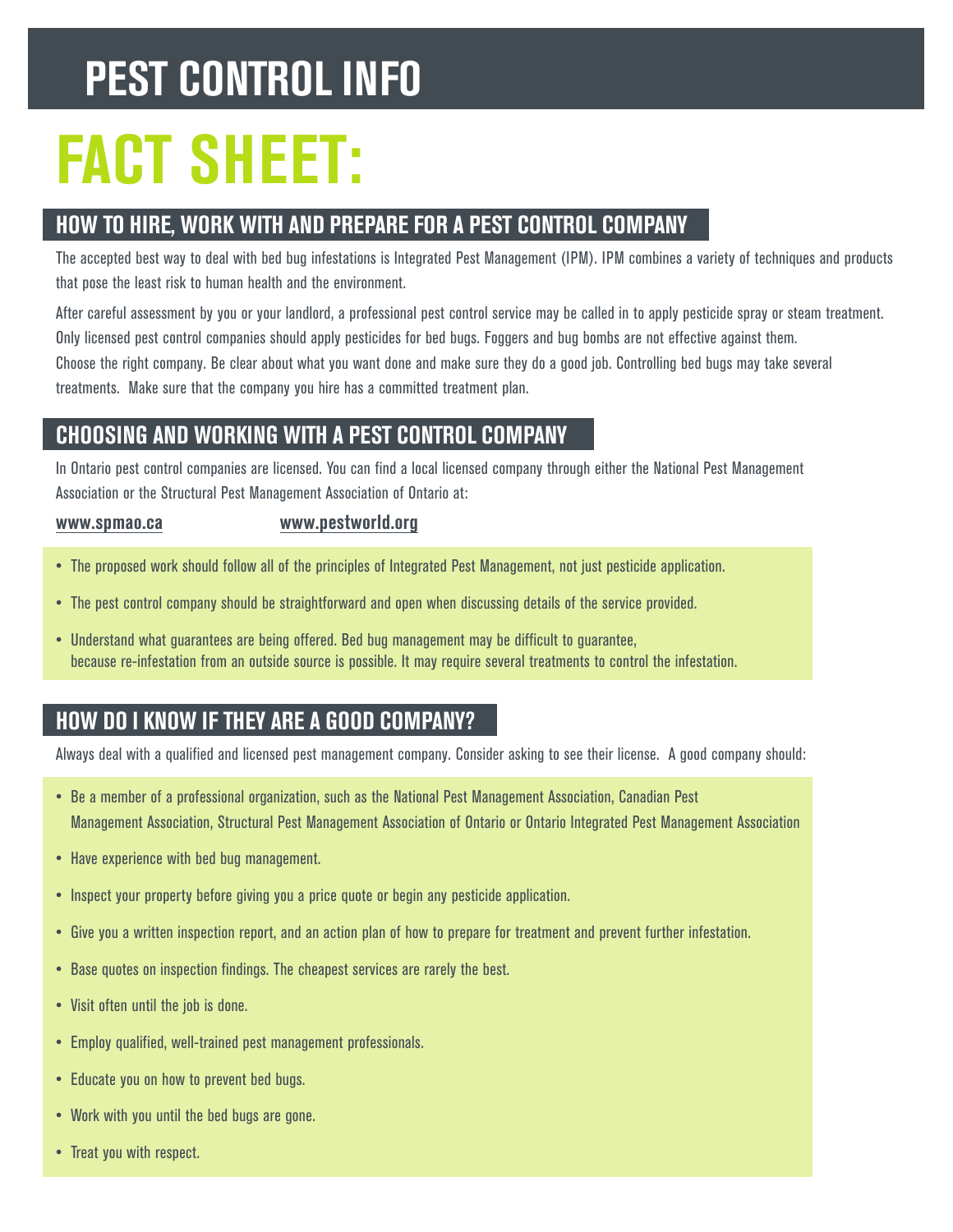## **WHAT SHOULD I ASK THE PEST CONTROL PROFESSIONAL?**

#### WhEN yoU sPEAk To ThE ProfEssIoNAl Ask ThEM To:

- Tell you when it's safe to re-enter a treated room.
- Never spray the top of mattresses or sofas, and if needed, to use only small amounts of pesticides on the seams only.
- Use vacuum, cleaning, steaming and other mechanical approaches to remove and kill bed bugs and their eggs.
- If pets or children are present, manage the use of pesticides accordingly.
- Work with you until the problem has been controlled.
- Notify your landlord to inspect adjacent apartments for bed bugs.
- Agree on a service treatment plan and pricing structure.
- Clearly explain what you and the company are each responsible for. If repairs are not part of the service agreement, then the company should provide you with a list of repairs you need to do to solve the problem.
- Walk around your home with you during each visit and explain the work being done.
- Point out any conditions that contribute to bed bugs in or near your property, and provide a written inspection report.

Remember to do your part, and follow up on the company's recommendations.

## **what do i need to do BeFore peSticide treatment?**

WHAT SHOULD I ASK THE PEST CONTROL PROFESSIONAL?<br>WHEN YOU SPEAK TO THE PROFESSIONAL ASK THEM TO:<br>• Tell you when it's safe to re-enter a treated room.<br>• Wever spray the top of mattresses or sofas, and if needed, to use onl Before the pesticide treatment begins, all occupants, including pets, must leave the unit and not enter for a minimum of 3 - 4 hours after the technician leaves. Aquariums may remain in place as long as the filtrations and aeration systems are turned off for six hours and the tank is adequately covered. Anyone who is pregnant or has allergies or asthma should take the necessary precautions.

#### BEforE TrEATMENT:

- All clutter should be removed from the unit.
- If possible, steam clean, wet vacuum or shampoo any carpeting and furnishings.
- Vacuum mattresses thoroughly including the crevices, handles and buttons.
- Vacuum bed frame, baseboards and objects/flooring close to bed.
- Discard the vacuum bag (placed in tightly sealed garbage bag before disposal).
- Remove all clothing from dressers and place in clean plastic bags or plastic totes.
- Bookshelves, nightstands or other furniture in the immediate area must be emptied so that the technician can spray the undersides of the furniture.
- Place all items in tightly sealed garbage bags and leave them in the room to be treated.